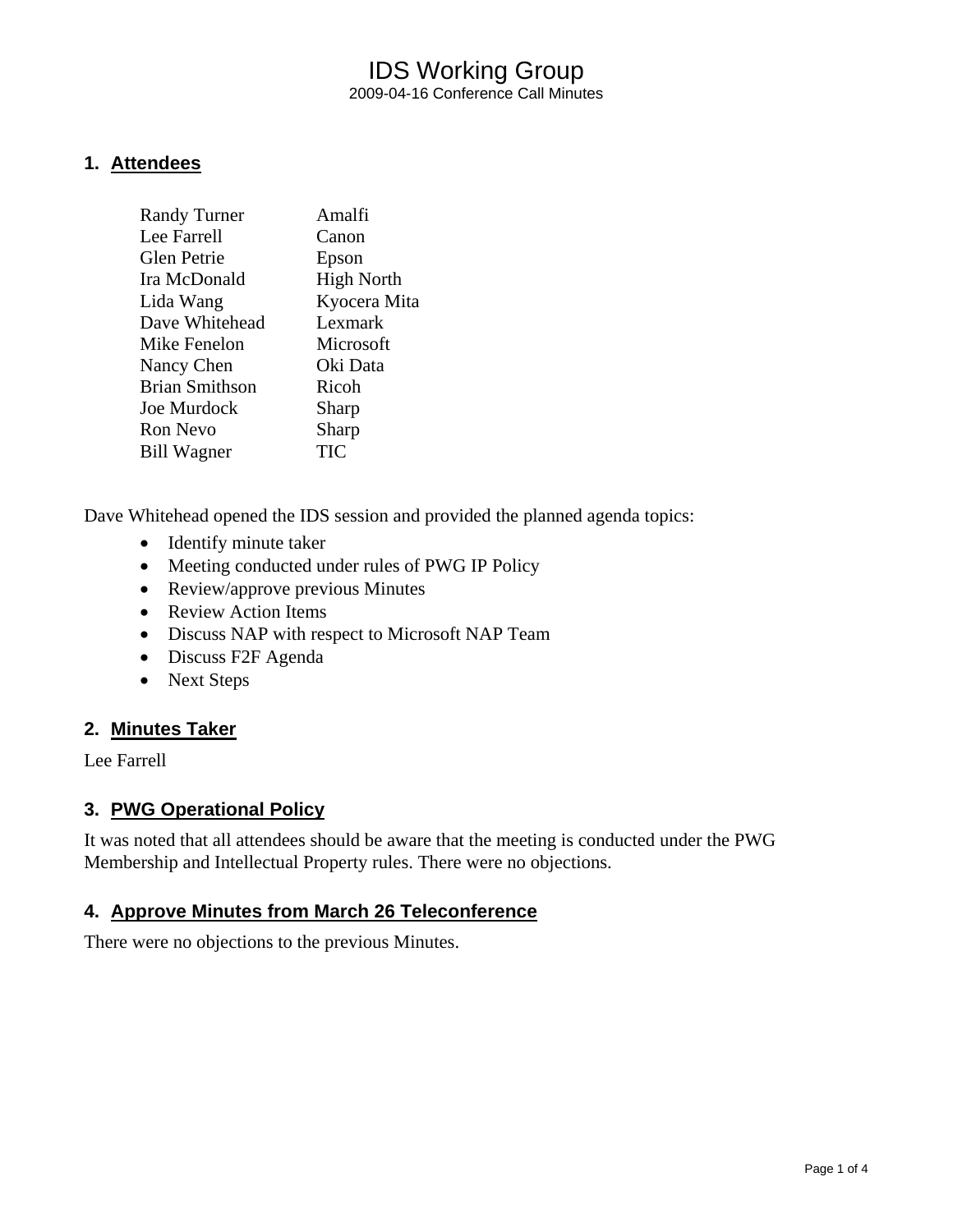# IDS Working Group

2009-04-16 Conference Call Minutes

### **5. Review Action Items**

- AI 001: Randy Turner will try to find other contacts that would be willing to work with the PWG to help deploy NEA health assessment. (Juniper, Symantec, Cisco are suggested candidates.) Is someone willing to sit down with the PWG and "have discussions"?
- → *ONGOING*

AI 002: Joe Murdock will add NAP protocol information to document and update the conformance section.

→ *Joe plans to have this before the face-to-face meeting.* 

→ *OPEN* 

AI 003: Joe Murdock will include sequence diagrams as illustrative examples for the NAP binding document.

→ *These are in the process of being updated.* 

→ *OPEN* 

- AI 004: Dave Whitehead will coordinate with Randy Turner to generate a proposal to Microsoft on proceeding with obtaining NAP information on what they envision would be the content of a profile—including remediation. Need to identify the appropriate point of contact within Microsoft.
- → *Mike Fenelon is acting as the liaison between IDS and the MS NAP team.*
- → *OPEN*

AI 005: Dave Whitehead will attempt to resolve the following issue: Which of the defined transport(s) are required to be supported in order to guarantee a device can attach to the network? MS defines DHCP, 802.1x, IPSec, and VPN and has extended each to add SOH information. So, in an environment where we are attaching wirelessly via 802.1x and receive our IP address from DHCP, what happens if we only support SOH over DHCP (or 802.1x)? Will we attach or fail?

→ *This issue has been added to the list of questions to be discussed with the MS NAP team.*  → *CLOSED* 

AI 007: Dave Whitehead and Randy Turner will compile a set of questions that are intended for Microsoft—and maintain the answers on an ongoing basis for future reference. This list should include the topic of the four SOH attributes:

- MS-Quarantine-State
- MS-Machine-Inventory
- MS-Packet-Info
- MS-CorrelationId

→ *Randy and Dave have developed a preliminary list of questions, which Randy will distribute to the e-mail list. [Completed after the teleconference.]* 

→ *Mike Fenelon is acting as the liaison between IDS and the MS NAP team.* 

→ *ONGOING*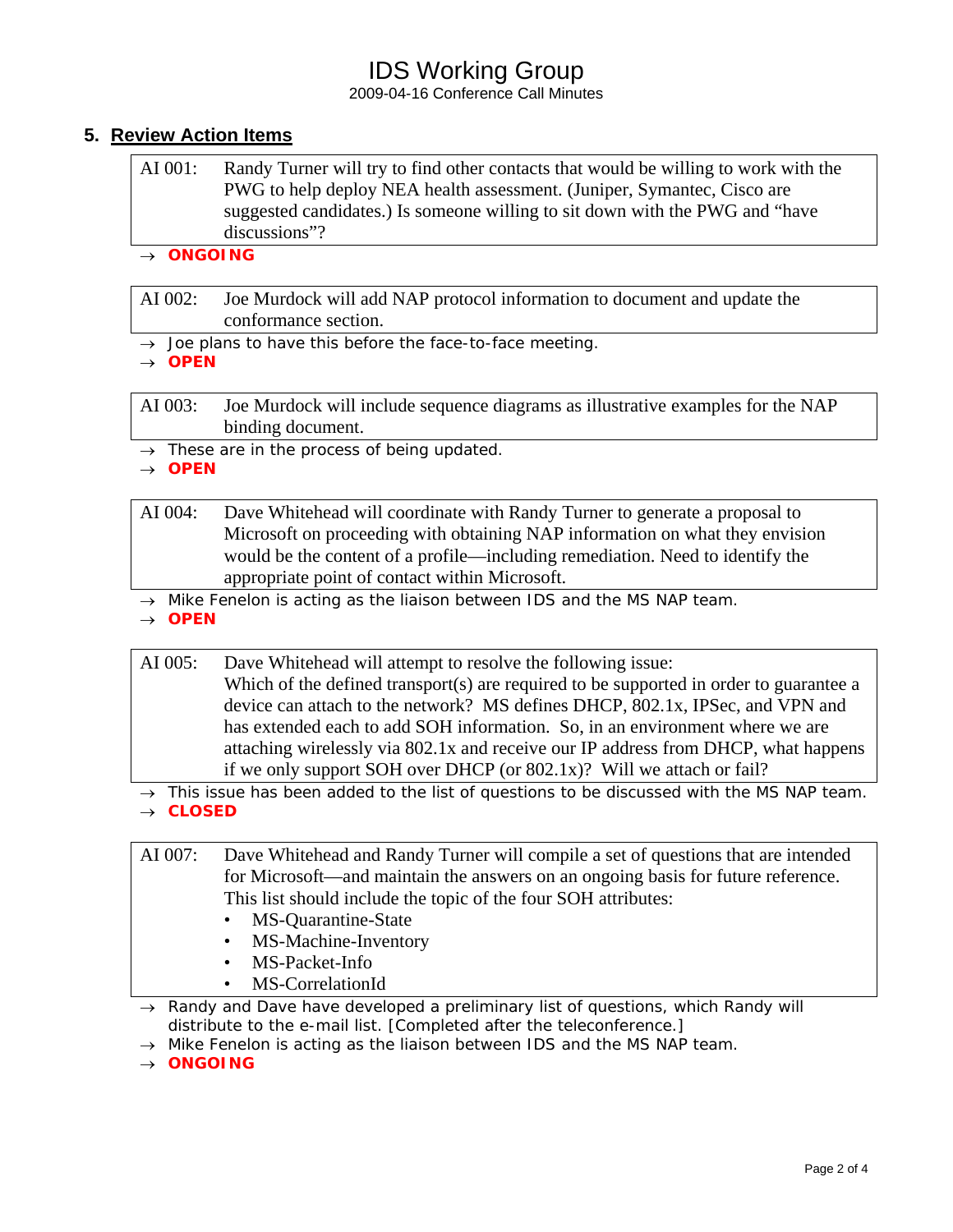# IDS Working Group

2009-04-16 Conference Call Minutes

| AI 008: | Ron and Dave will maintain an Action Item spreadsheet that assigns unique IDs to |
|---------|----------------------------------------------------------------------------------|
|         | each Action Item and retains the resolution history.                             |

→ *OPEN* 

### **6. Discuss NAP with respect to Microsoft NAP Team**

Mike has had a "sit-down" discussion with the NAP team. To this point, devices are not high on their priority list. They are more interested in compliance rather than remediation. Remediation is viewed as a "more thorny issue." Mike says that the NAP group is willing to accept our questions and discuss any issues we might raise. Mike has given them a copy of the IDS Health Assessment Attributes document and the initial draft of the NAP Binding specification, and will forward them the list of questions generated by Dave and Randy.

### **7. Attributes Document Comments from Steve Hanna**

Steve Hanna (Juniper, NEA Chair) has submitted some comments about the Health Assessment Attributes document. Dave and Ira both feel that Steve's comments are good ones—and his proposals are probably things that could be accepted and added into the Attributes document.

AI 009: Everyone will review Steve Hanna's comments [<http://www.pwg.org/hypermail/ids/0242.html>] and be prepared for discussion at the next face-to-face meeting.

→ *NEW* 

## **8. Discuss Face-to-face Agenda: Wed Apr 29**

Ron provided a draft list of agenda topics:

- Review Health Assessment Attributes document
- NAP Binding document
- Review discussion on NEA Binding document
- How to proceed with Microsoft NAP group

Randy suggested that the group might discuss the possibilities of advising remediation guidelines or other items that the IDS would like to address. Also to identify any items that we would recommend the TCG group should cover in their work. It would be good to discuss a more formalized outline of the relationship – and communication mechanism – that is planned between the TCG HCWG and the PWG.

Randy conveyed his concern that the two organizations should be sure to generate specifications that are compatible.

Perhaps a more formal relationship agreement could be established between the two organizations?